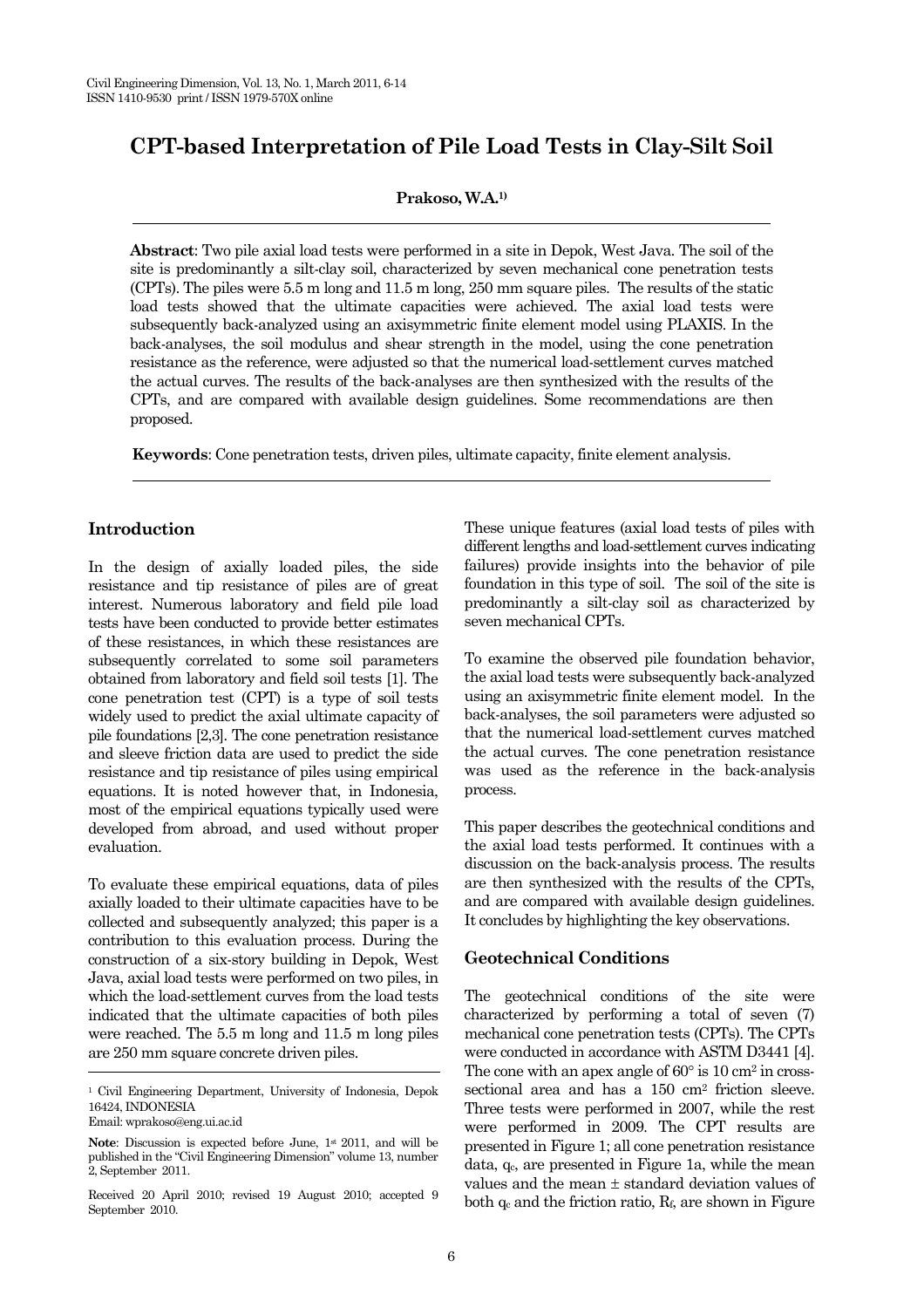

**Figure 1.** Results of Mechanical CPTs

1b. In addition, the variability, represented by the coefficient of variation (COV = standard deviation/ mean), for both  $q_c$  (square  $\&$  line) and  $R_f$  (line) is shown in Figure 1c. Based on the CPT results, the ground can be simplified into the following four soil layers: (1) depth =  $0-5.0$  m, (2) depth =  $5.0-11.0$  m,  $(3)$  depth = 11.0–14 m, and  $(4)$  depth = 14.0–16.0 m.

The Robertson's CPT interpretation procedure [5] was modified by the author to accommodate the use of mechanical CPTs in this study; the normalized cone resistance Q and the normalized friction ratio F respectively are given by the following:

$$
Q = (q_c - \sigma_v) / \sigma_v' \tag{1}
$$

$$
F = f_s / (q_c - \sigma_v) \tag{2}
$$

in which  $\sigma_v$  = overburden total vertical stress and  $\sigma_v$  $=$  overburden effective vertical stress, and  $f_s =$  sleeve friction. The Q and F profiles, along with the  $q_c$ profiles, are shown as Figure 2; it is noted that the four soil layers identified above are confirmed using this approach. The Q and F values are subsequently plotted on the Robertson Q-F chart [4] shown as Figure 3. The first layer is predominantly in Zone 3 (silty clay to clay) with higher over-consolidation ratios (OCR), the second layer is predominantly in Zone 3 with lower OCR, and the third layer is predominantly in Zone 4 (clayey silt to silty clay)

with relatively low OCR. The fourth layer is a mixture of Zones 3 to 5 materials. Although it was based on electric CPT data, the Robertson Q-F chart provides reasonable results for the mechanical CPT data in comparison with deep boring data from the same site.

The  $q_c$  is also corrected to the overburden effective vertical stress of 100 kPa. The overburden corrected cone penetration resistance,  $q_{c1}$ , is computed by using an overburden correction factor  $C_N$  as follows:

$$
q_{c1} = C_N \cdot q_c \tag{3}
$$

In this paper, the  $C_N$  expression proposed by Liao  $\&$ Whitman [6] was used:

$$
C_N = (P_a / \sigma_v)^{0.5} \le 1.7
$$
 (4)

in which  $P_a = 100 \text{ kPa}$  and  $\sigma_v =$  overburden effective stress in kPa. The  $q_{c1}$  mean values and the mean  $\pm$ standard deviation values are shown in Figure 4, along with those of  $q_c$ .

The difference in  $q_c$  and  $q_{c1}$  values with depth is represented by the resistance ratio, in which the average  $q_c$  and  $q_{c1}$  values in the first layer is used as the reference value. As shown in Figure 4c,  $q_c$  tends to increase with depth, while  $q_{c1}$  tends to decrease and to increase with depth.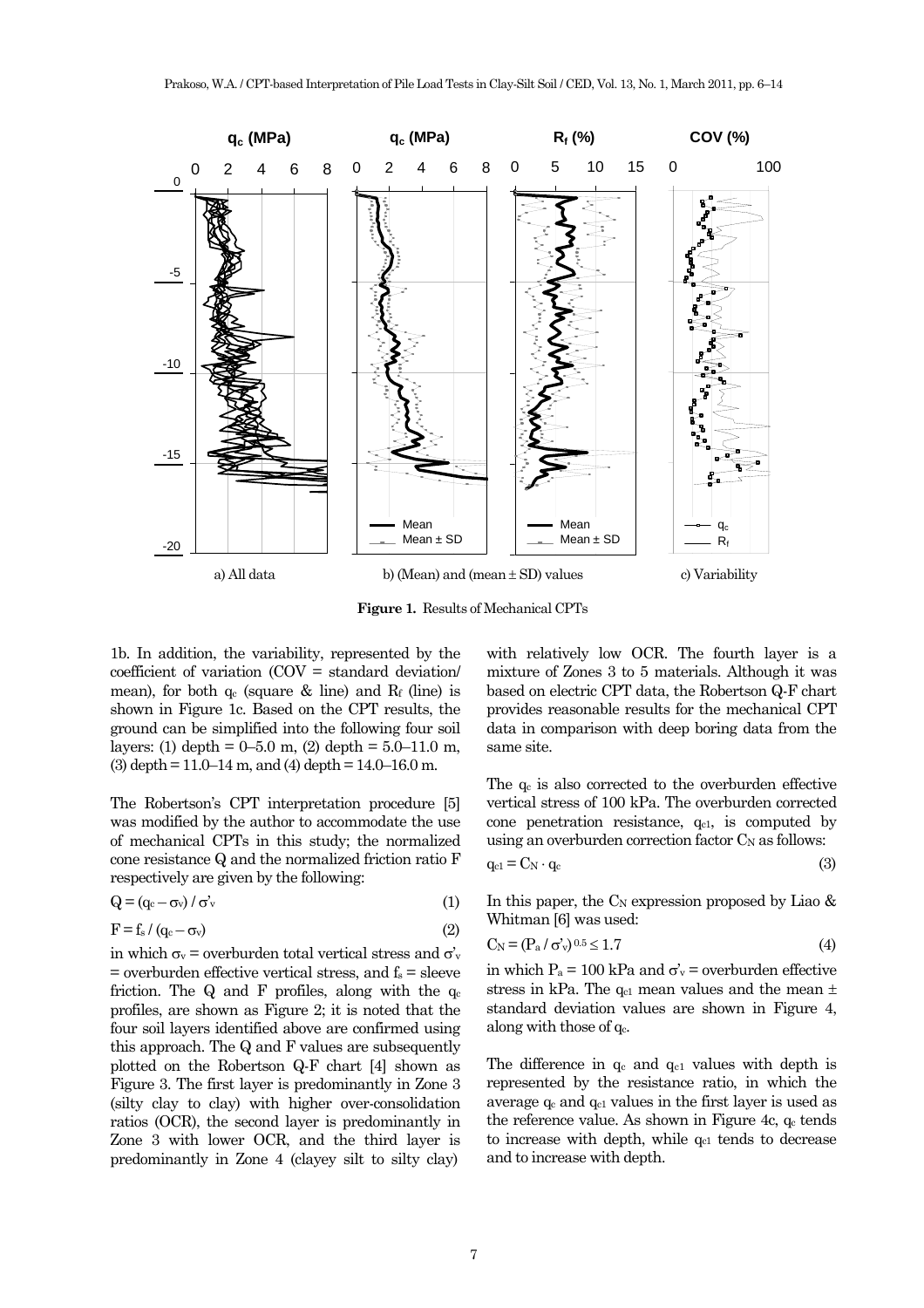

**Figure 3.** Q and F of Averaged CPT Values on Robertson Q-F Chart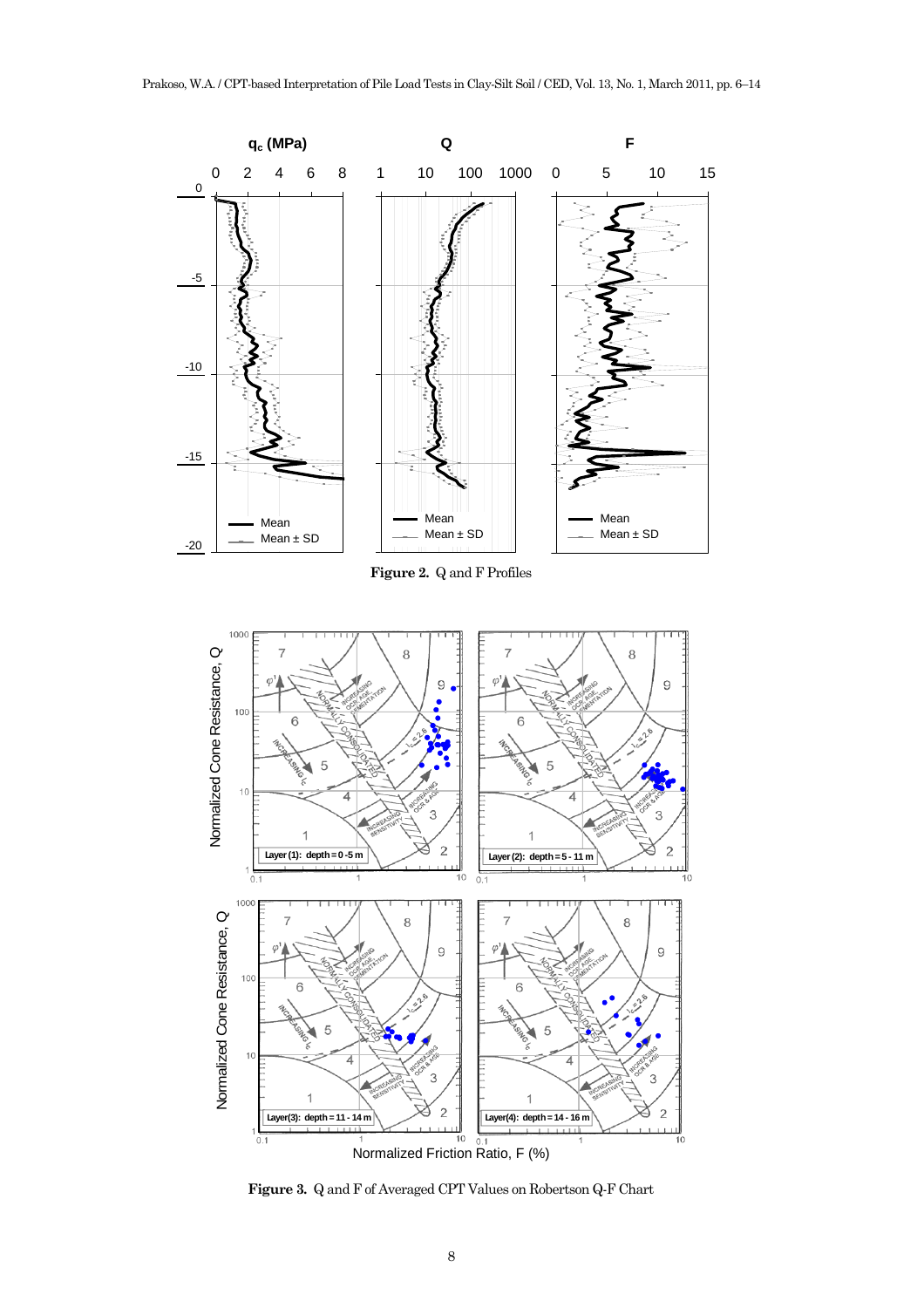



**Figure 5.** Results of Compression Axial Pile Load Tests for 5.5 m and 11.5 m Long Piles

# **Axial Load Tests**

Two of the 250-mm-square-concrete piles were driven using a 15 kN drop hammer to depths of 5.5 m and 11.5 m, and the tip elevation of these piles relative to the CPT results are shown in Figure 4. Static axial load tests were subsequently conducted for the two piles in accordance with ASTM D1143 [7]. The load frame consisted of a kentledge system and a hydraulic jack. The applied load was measured with a pressure gauge calibrated for the hydraulic jack. Pile settlement was measured with four dial gauges capable of reading movements of 0.01 mm. The piles were loaded in increments of 100 kN.

The results of the two pile load tests are shown in Figure 5. The 5.5 m long pile was loaded in two cycles, while the 11.5 m long pile was loaded in three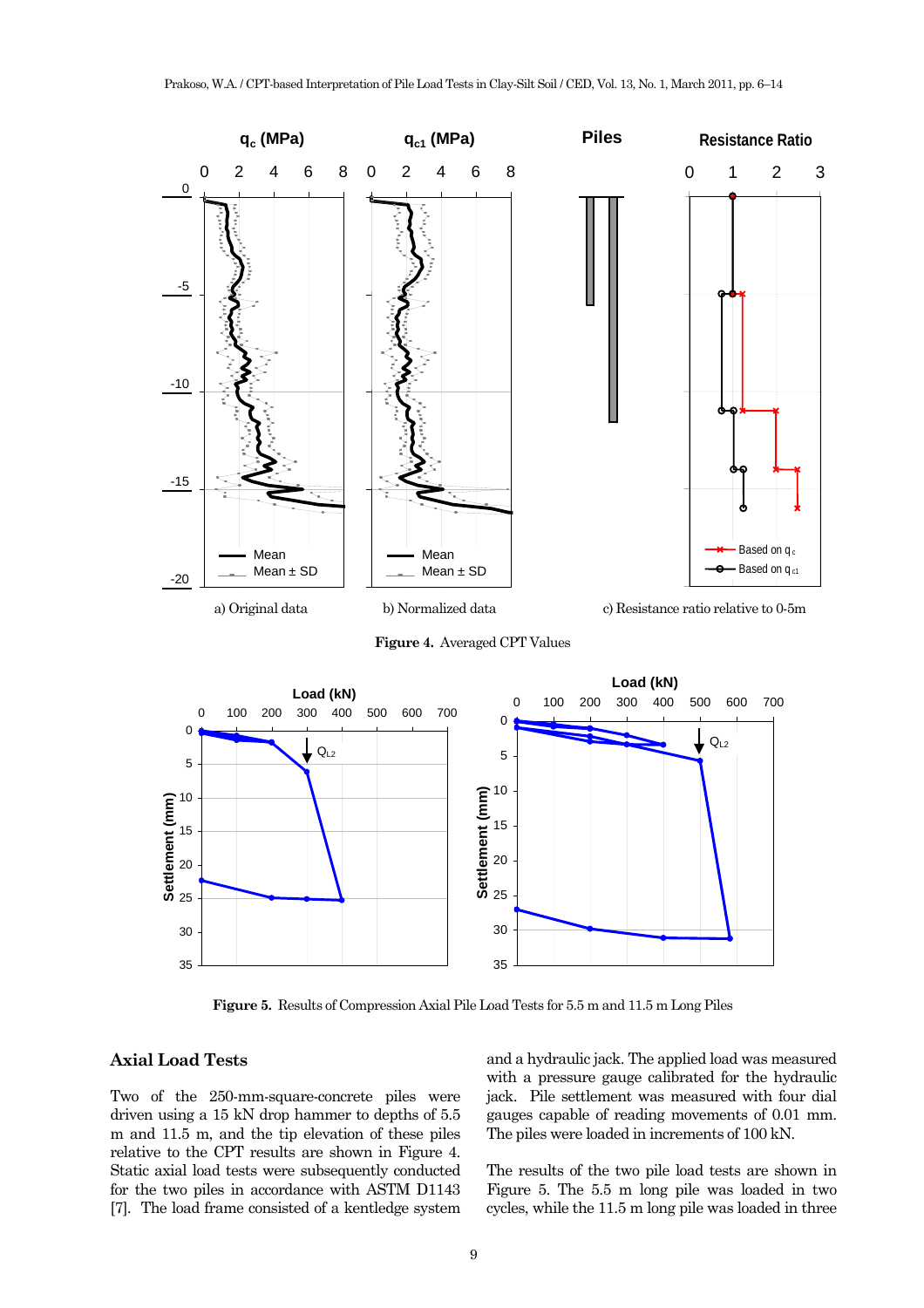cycles. The axial load tests were terminated as the pile settlement became greater than 25 mm. Both load tests ended in less than 12 hours. The loadsettlement curves of both piles indicate that the ultimate capacity of the piles have been achieved.

The L1-L2 method proposed by Hirany and Kulhawy [8] was used for interpreting the "failure" load or "ultimate" capacity of foundations. A typical foundation load-displacement curve has an initial elastic region, and the load defining the end of this region is interpreted as QL1. In the concluding part of the load-settlement curve, the load at the initiation of the final linear region is defined as  $Q<sub>L2</sub>$ . The load level between QL1 and QL2 comprises the nonlinear transition region. The  $Q_{L2}$  is defined as the "interpreted ultimate load". Based on these loaddisplacement curves and the  $L_1$ - $L_2$  method, the  $Q_{L2}$ of the 5.5 m long pile is 300 kN, while the  $Q_{L2}$  of the 11.5 m long pile is 500 kN.

# **Curve-matching Numerical Analyses**

The axial load tests were subsequently backanalyzed using PLAXIS [9]. In these curve-matching back-analyses, the soil modulus and shear strength in the model were adjusted so that the numerical load-settlement curves matched the actual curves.

 Figure 6 shows the typical finite element model that was developed to analyze the axial loading tests. Since PLAXIS employed an axisymmetric finite element model, 250-mm-square-concrete pile is modeled as a 300 mm in diameter axisymmetric pile, in order to optimally account for the actual square pile geometry. This optimal model pile diameter still caused +13% error in the tip resistance area and -6% error in the side resistance area. The model used 15 node triangular elements for the pile and soil elements. The vertical side boundaries were horizontally restrained, while the horizontal bottom boundary was both horizontally and vertically restrained. A Mohr-Coulomb model with a soil friction angle,  $\phi = 0$  condition was used to describe the soil behavior; this model was chosen so that, for any given layer, the soil strength around the pile tip and the side resistance would not vary with depth. The soil layer with depth greater than 14 m and the pile concrete were modeled as a linear-elastic material. Zero-thickness, 10-node interface elements were used between the pile and the surrounding soil, including for the pile tip (Figure 6b); the interface elements had the same constitutive model as the soil elements. The soil parameters are given in Tables 1 and 2.

Displacement-controlled analyses were performed for the pile models. The displacement was applied to the pile head (Figure 6c), and the load was the output of the calculation procedure. The loaddisplacement curves were generated at the center point of the pile head.

**Table 1.** Model Properties

| Material/soil depth | γ                    | Е           | ν   | Ф       |
|---------------------|----------------------|-------------|-----|---------|
| (m)                 | (kN/m <sup>3</sup> ) | (MPa)       |     |         |
| Concrete            | 24                   | 28,000      | 0.2 | Elastic |
| $0 - 5.0$           | 16                   | see Table 2 | 0.4 | 0       |
| $5.0 - 11.0$        | 16                   | see Table 2 | 0.4 | 0       |
| $11.0 - 14.0$       | 16                   | see Table 2 | 0.4 |         |
| $14.0 - 16.0$       | 16                   | see Table 2 | 0.4 | Elastic |



**Figure 6.** Typical PLAXIS Model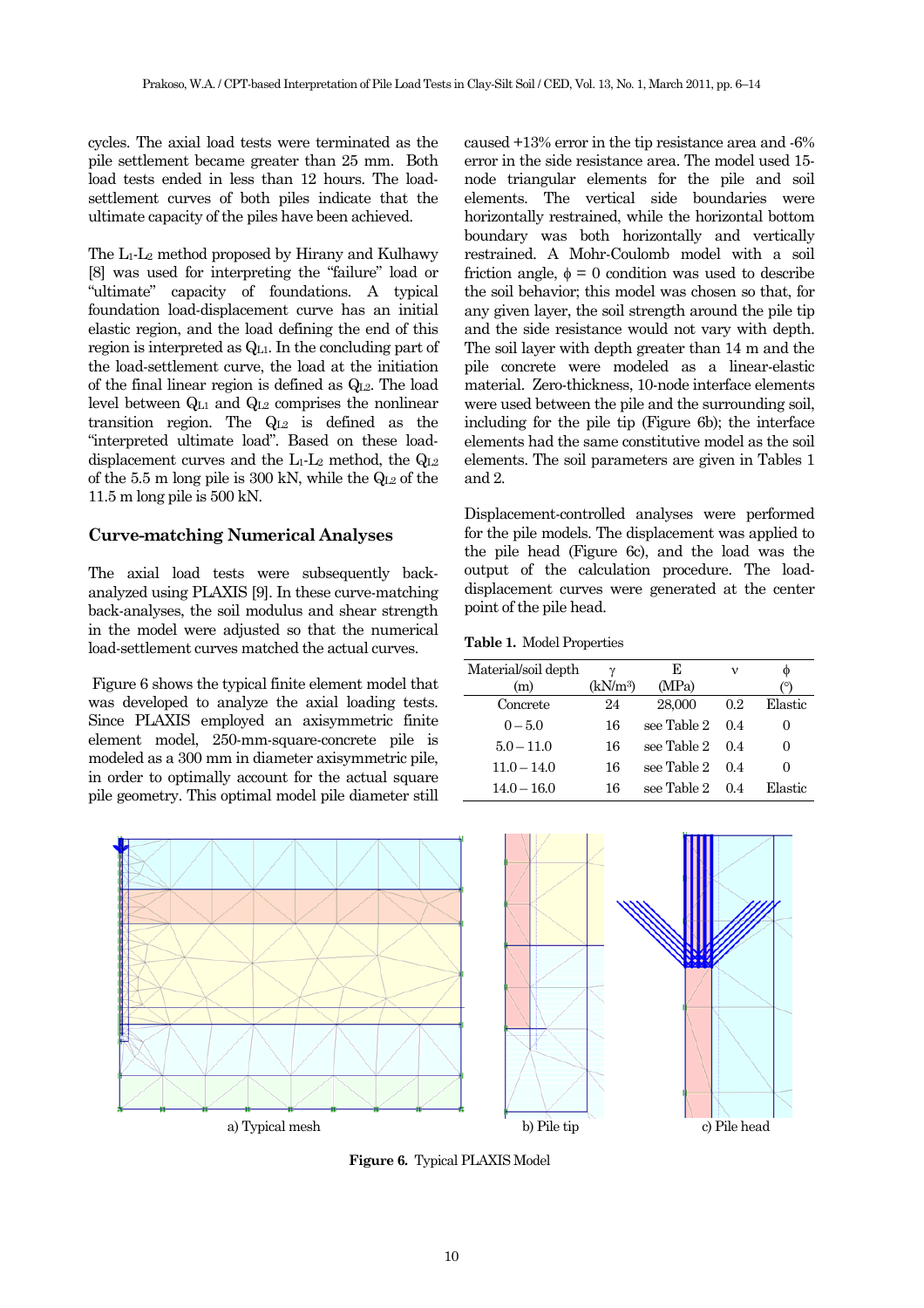|                |                         | Series I                      |         |                                            | Series II |                                                |              |
|----------------|-------------------------|-------------------------------|---------|--------------------------------------------|-----------|------------------------------------------------|--------------|
| Depth(m)       | Q <sub>c1</sub> average | Sub-series I-A Sub-series I-B |         |                                            |           |                                                |              |
|                | (MPa)                   | E                             | c (kPa) | Е                                          | c (kPa)   | Е                                              | c (kPa)      |
|                |                         | (MPa)                         |         | (MPa)                                      |           | (MPa)                                          |              |
| $0 - 5.0$      | 2.36                    | 40.0                          | 52.0    | 30.0                                       | 37.0      | 24.0                                           | 54.0         |
| $5.0 - 11.0$   | 1.76                    | 50.0                          | 65.0    | 37.5                                       | 46.3      | 18.0                                           | 40.5         |
| $11.0 - 14.0$  | 2.42                    | 80.0                          | 104.0   | 60.0                                       | 74.0      | 24.0                                           | 54.0         |
| $14.0 - 16.0$  | 2.94                    | 100.0                         | Elastic | 75.0                                       | Elastic   | 30.0                                           | Elastic      |
| $\blacksquare$ | $\cdots$                |                               | 1 T.    | $\mathbf{r}$ , $\mathbf{r}$ , $\mathbf{r}$ |           | $\mathbf{r}$ and $\mathbf{r}$ and $\mathbf{r}$ | $\mathbf{r}$ |

**Table 2.** Soil Properties

**Note:**  $\phi = 0$  condition assumed; E and c values relative to E and c values for depth  $= 0 - 5.0$  m, respectively, based on resistance ratio shown in Figure 3c; Series I: based on  $q_c$  resistance ratio; Series II: based on qc1 resistance ratio

**Table 3.** Comparison of Interpreted Pile Capacity

|             | Interpreted ultimate capacity (kN) |            |                              |              |  |
|-------------|------------------------------------|------------|------------------------------|--------------|--|
| Pile length | Actual load<br>test                | Series I   |                              |              |  |
| (m)         |                                    |            | Sub-series I- Sub-series I-B | Series $\Pi$ |  |
|             |                                    | А          |                              |              |  |
| 5.5         | 300.0                              | 299.6      | 213.3                        | 286.3        |  |
|             |                                    | $(99.9\%)$ | $(71.1\%)$                   | $(95.4\%)$   |  |
| 11.5        | 500.0                              | 701.6      | 496.9                        | 521.6        |  |
|             |                                    | (140.3%)   | $(99.4\%)$                   | (104.3%)     |  |

 Two series of analyses were performed to match the interpreted ultimate loads and the initial part of the load-settlement curve of each numerical model to that of the actual corresponding curve. In Series I, the soil elastic modulus and cohesion values were set based on the  $q_c$  resistance ratio, while in Series II, the values were set based on the  $q_{c1}$  resistance ratio (Figure 4c). Series I consisted of two sub-series, in which the sub-series I-A was performed to match the load-settlement curve of the 5.5 m long pile, while the sub-series I-B was performed to match the curve of the 11.5 m long pile. Table 2 summarizes the soil properties used for all the series.

The load-settlement curves of all series are shown in Figures 7 and 8, compared with those of the actual load tests. For Series I, Figure 7a shows that, when the results for the 5.5 m long pile were matched, the results for the 11.5 m long pile could not be matched. On the other hand, Figure 7b shows that, when the results for the 11.5 m long pile were matched, the results for the 5.5 m long pile could not be matched. Table 3 summarizes the difference in the interpreted ultimate loads from both the load tests and the numerical analyses, which is about 30 – 40%.



a) Comparison for Sub-Series I-A Soil Properties



**Figure 7.** Comparison of Results of Load Tests and Series I Numerical Analyses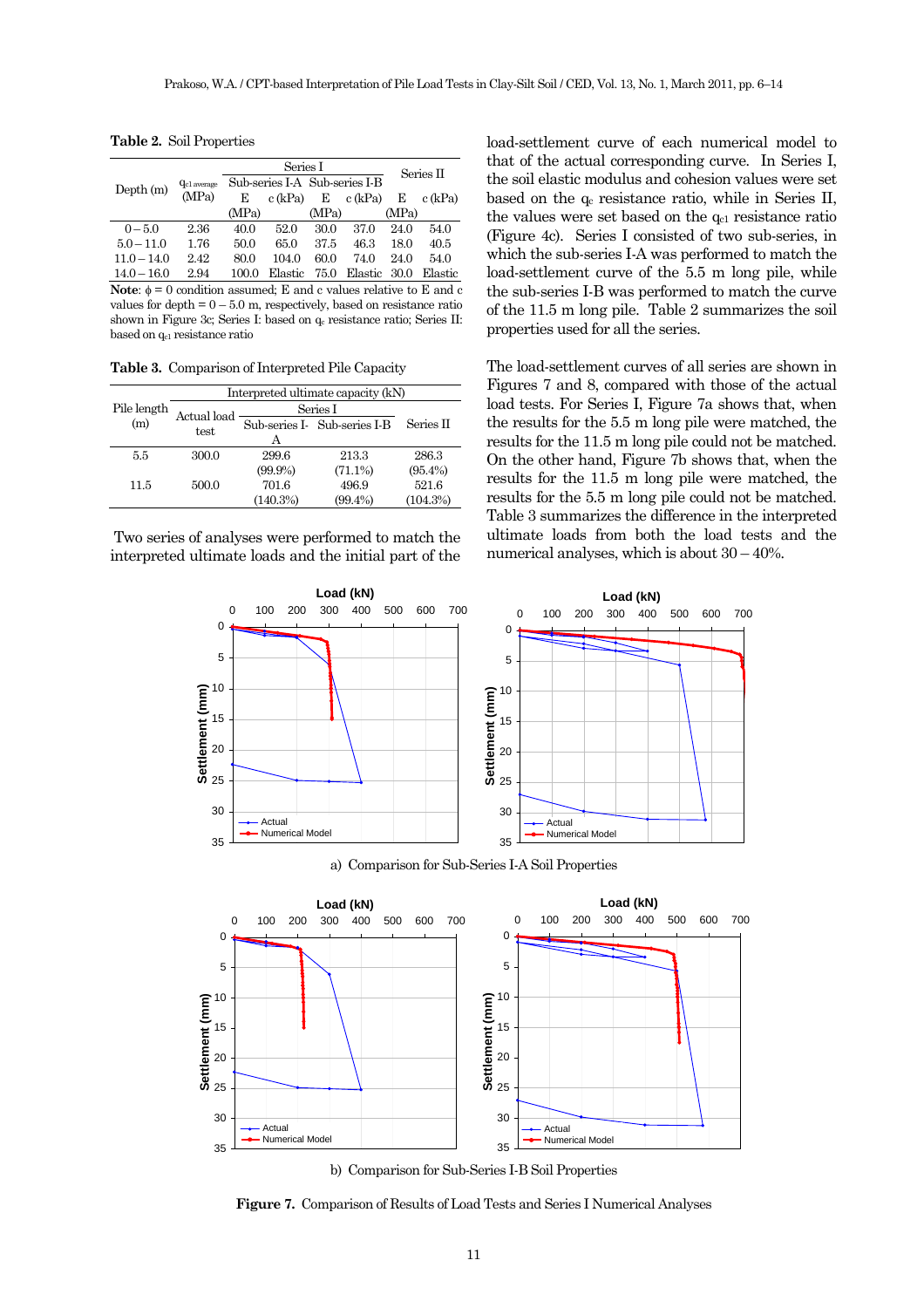

**Figure 8.** Comparison of Results of Load Tests and Series II Numerical Analyses



**Figure 9.** Pile Load Distribution of Series II Numerical Analyses

For Series II (resistance ratio based on  $q_{c1}$ ), Figure 8 shows that the load-settlement curves of both the 5.5 m long and 11.5 m long piles could be matched with the same soil properties. As indicated by Table 3, the difference in the interpreted ultimate loads is about 5%. The pile load distribution with depth at the interpreted ultimate load QL<sub>2</sub> for both pile models is shown as Figure 9.

## **Discussion**

The calculated side resistance of the piles is represented by the cohesion values in Table 2, and it ranges from 40 to 54 kPa. The calculated tip resistance of the piles was obtained from the normal stresses of the interface elements in the pile tip area of the pile models; the calculated tip resistance for the 5.5 m long pile is 308.8 kPa, while that for the 11.5 m long piles is 443.3 kPa. It is noted that the calculated tip resistance values are considered lower bound values, as the calculated load-settlement curves show flat plastic behavior, while the actual curves exhibit some strain hardening behavior.

Figure 9 indicates that the contribution of the pile tip to the overall ultimate capacity was relatively small. For the 5.5 m long pile, the calculated tip resistance is about 6% of the calculated pile ultimate capacity. For the 11.5 m long pile, the calculated tip resistance is about 4% of the calculated ultimate capacity. It can be concluded therefore that both piles behaved essentially as friction piles.

The 250-mm-square-concrete piles, according to the Canadian Foundation Engineering Manual (CFEM) [2], are within Group IIA. The CFEM sets that the maximum limit side resistance for typical Group IIA piles in clayey soils with  $q_c = 1–5$  MPa is 35 kPa, while that for piles with careful execution and minimum disturbance of soil due to construction (very good piles) is 80 kPa. The calculated side resistance is greater than the maximum limit side resistance for typical Group IIA piles, but it is still less than that for very good piles. It is noted that the maximum limit side resistance for all Group IIA piles in silty soils is 35 kPa. In addition, the calculated side resistance of the piles is in the same range as the recommended values in the Belgian national practice [10], in which the side resistance for clayey soil with  $q_c = 1.5$  MPa, 2.0 MPa, and 2.5 MPa is 44 kPa, 58 kPa, and 70 kPa, respectively.

An alternative approach to interpret the calculated side resistance is to compare the value to the cone penetration resistance. One sub-approach is to calculate the ratio of the cone penetration resistance to the side resistance, or α factor in the CFEM [2]. In this paper, the ratio of the average  $q_{c1}$  values to the calculated side resistances is about 44 ( $\approx 2.36$ ) MPa / 54.0 kPa for layer (1) and  $\approx 1.76$  MPa/40.5 kPa for layer (2)). This calculated α factor is similar to the CFEM recommended  $\alpha$  factor for clayey soil with  $q_c$  $= 1-5$  MPa which is 40. It is noted that the CFEM recommended  $\alpha$  factor for silty soils  $q_c < 5$  MPa is 60. It can be concluded that, as a higher  $\alpha$  factor would result in a lower side resistance for the same cone penetration resistance, the recommendations in the CFEM would result in somewhat conservative side resistance for this particular clay-silt soil.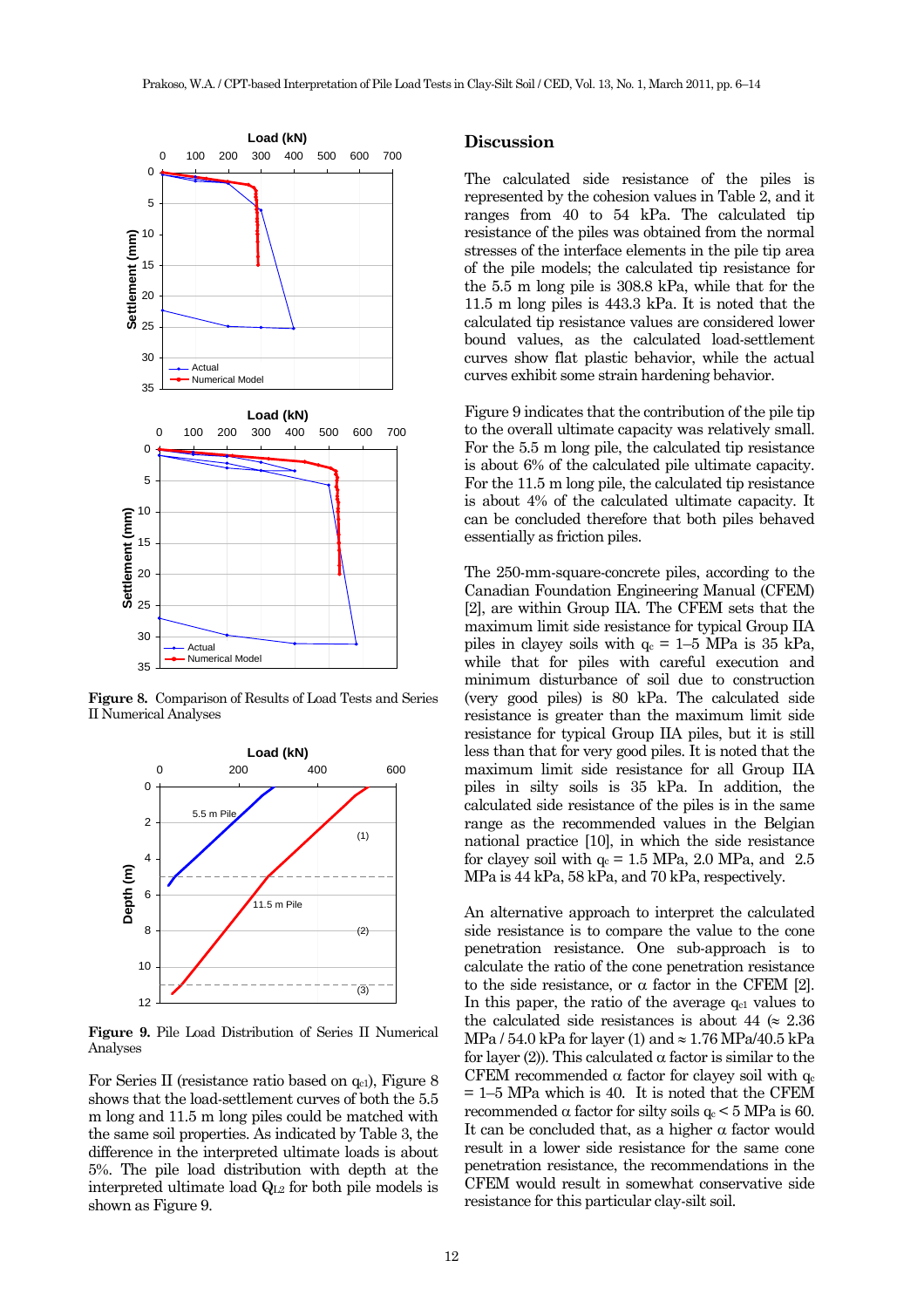**Table 4.** Tip Resistance Ratio

| Pile length (m) | $q_{\text{tip}}$ (kPa) | $q_{c1}$ (MPa) | $q_{\text{tip}}/q_{\text{c1}}$ |
|-----------------|------------------------|----------------|--------------------------------|
| 5.5             | 308.8                  | 1.76           | 0.175                          |
| 11.5            | 443.4                  | 2.42           | 0.183                          |

Another sub-approach is to calculate the ratio of the side resistance to the cone penetration resistance. The ratio of the calculated side resistance to the average  $q_{c1}$  values is about 0.023 ( $\approx$  1/44). This ratio is rather low compared to the maximum ratio for clay-silt with  $q_c$  > 1 MPa which is 0.035 in the Dutch national practice [11].

The ratio of the lower bound calculated tip resistance to the average  $q_{c1}$  values in the pile tip area, or  $k_c$ factor in the CFEM [2], is summarized in Table 4; the calculated  $k_c$  factor ranges from 0.17 to 0.19. This calculated kc factor is significantly less than the CFEM recommended  $k_c$  factor for clayey soil with  $q_c$  $= 1-5$  MPa which is 0.35. It is noted that the CFEM recommended  $k_c$  factor for silty soils  $q_c \leq 5$  MPa is 0.40. It can be seen that the lower bound calculated tip resistance indicates that the CFEM recommenddations appear to be very high, but this issue warrants further evaluation as these piles behaved most likely as friction piles.

The lower bound calculated tip resistance is low compared to other recommendations. The French practice [12] recommends  $q_{tip}/q_c$  of 0.55 for driven piles in clay-silt. Jardine et al. (in [13]) recommends  $q_{tip}/q_c$  of 0.8–1.0 depending on loading conditions for driven piles in clay-silt. Again, this significant difference suggests that further evaluation is needed. In addition, the ratio of the model elastic modulus to the average  $q_{c1}$  values is about 10. This calculated ratio is low relative to the ratio suggested by Poulos [14], which ranges from 15 to 21. This significant difference in the modulus/ $q_{c1}$  ratio needs to be examined further.

## **Conclusions**

Two (2) pile axial load tests were performed in a site with predominantly silt-clay soil. The piles were  $5.5$ m long and 11.5 m long 250-mm-square-concrete precast piles. The load-settlement curves of both piles suggested that the ultimate capacity of the piles were achieved. These unique features (axial load tests of piles with different lengths and loadsettlement curves indicating failures) provided insights into the behavior of pile foundation in this type of soil. The axial load tests were subsequently back-analyzed using an axisymmetric finite element model. In the back-analyses, the soil properties in the model, using the cone penetration resistance as the reference, were adjusted so that the numerical load-settlement curves matched the actual curves.

The key observations from the comparison include the following: 1) the normalized cone penetration resistance qc1 provides a basis for better curve fitting and 2) the recommendation in the CFEM and in the Belgian national practice related to the side resistance appears to be applicable for this particular clay-silt soil, but that in the Dutch national practice appears to be relative too high for use at this site. Issues that warrant further evaluation include: 1) the tip resistance and 2) the soil modulus.

#### **References**

- 1. Tjandra, D. and Wulandari, P.S., Pengaruh Elektrokinetik terhadap Daya Dukung Pondasi Tiang di Lempung Marina, *Civil Engineering Dimension*, Vol. 8(1), 2006, pp.15–19.
- 2 Canadian Geotechnical Society, *Canadian Foundation Engineering Manual*, BiTech Publishers, Richmond, 1992.
- 3 Mayne, P.W., *Cone Penetration Testing A Synthesis of Highway Practice (NCHRP Synthesis 368)*, Transportation Research Board, Washington, D.C., 2007.
- 4 American Society for Testing and Materials, *Standard Test Method for Mechanical Cone Penetration Tests of Soil (D3441)*, *Annual Book of Standards, Vol. 04.08*, Philadelphia, 2008.
- 5 Robertson, P.K., Soil Classification using the Cone Penetratio*n Test, Canadian Geotechnical Journal*, Vol. 27(1), 1990, pp.151-158.
- 6 Liao, S.C. and Whitman, R.V., Overburden Correction Factors for SPT in Sand, *J. Geotechnical Engineering, ASCE*, Vol. 114(4), 1986, pp.373-377.
- 7 American Society for Testing and Materials, *Standard Test Method for Piles under Static Axial Compressive Load (D1143)*, *Annual Book of Standards, Vol. 04.08*, Philadelphia, 2008.
- 8 Hirany, A. and Kulhawy, F.H., *Conduct and Interpretation of Load Tests on Drilled Shaft Foundation: Detailed Guidelines (Report EL-5915 (1))*, Electric Power Research Institute, Palo Alto, 1998.
- 9 Brinkgreve, R.B.J., *PLAXIS 2D–Version 8*, Balkema, Rotterdam, 2002.
- 10 Holeyman, A., Bauduin, C., Bottiau, M., Debacker, P., De Cock, F., Dupont, E., Hilde, J.L., Legrand, C., Huybrechts, N., Menge, P., and Simon, G., Design of Axially Loaded Piles–Belgian Practice. *Proc. ERTC3 Seminar–Design of Axially Loaded Piles European Practice*, Brussels, 1997, pp.57- 82.